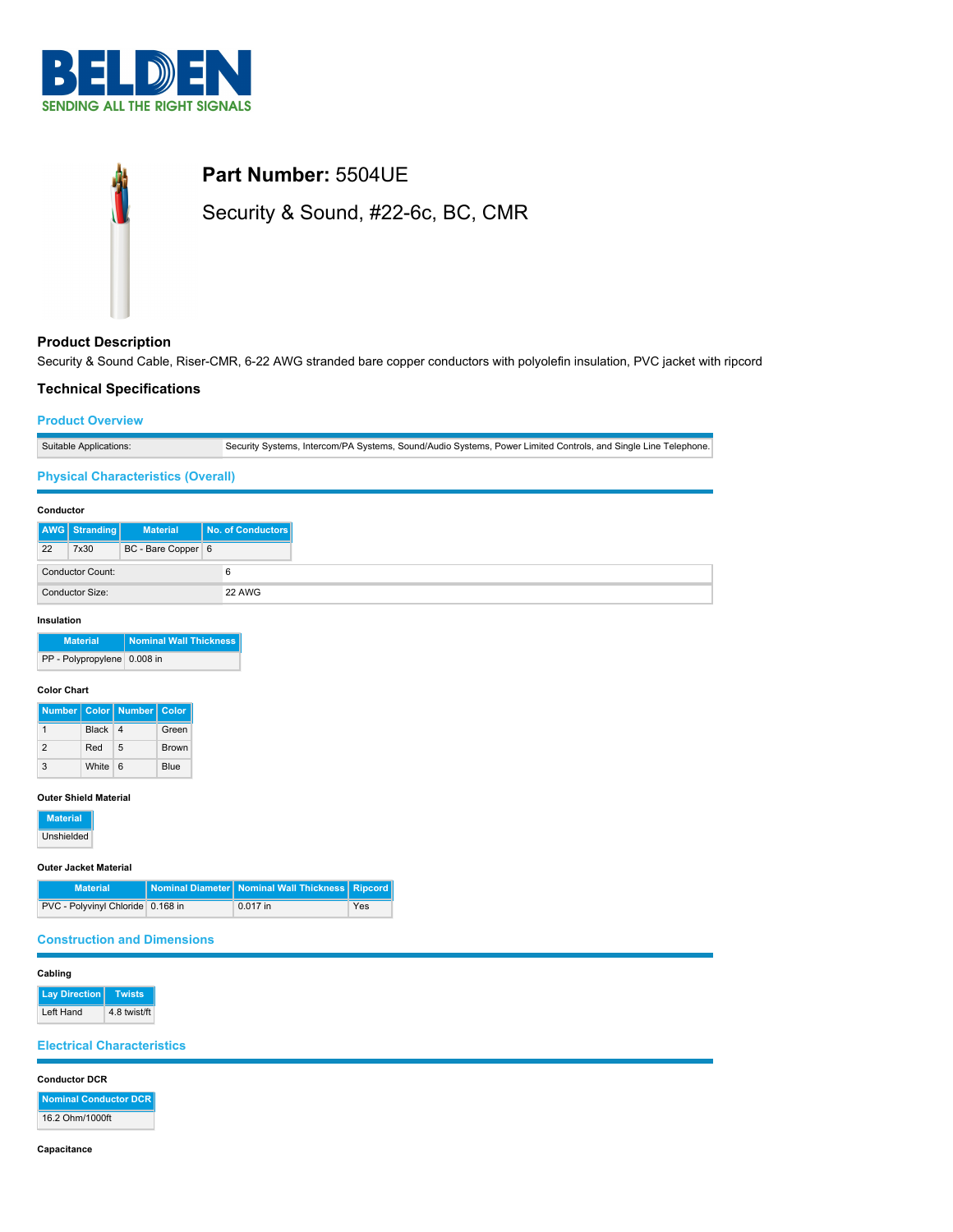#### **Current**

| <b>Element</b> | Max. Recommended Current [A]                       |
|----------------|----------------------------------------------------|
|                | 10C Temperature Rise 2 Amps per conductor @ 25°C A |

### **Voltage**

**UL Voltage Rating** 300 V RMS

# **Temperature Range**

| UL Temp Rating:       | $75^{\circ}$ C                       |
|-----------------------|--------------------------------------|
| Operating Temp Range: | -20 $^{\circ}$ C To +75 $^{\circ}$ C |

#### **Mechanical Characteristics**

| Bulk Cable Weight:               | 19 lbs/1000ft |
|----------------------------------|---------------|
| Max Recommended Pulling Tension: | 54.6 lbs      |
| Min Bend Radius/Minor Axis:      | .625 in       |

### **Standards**

| NEC Articles:            | 800        |
|--------------------------|------------|
| CEC/C(UL) Specification: | <b>CMG</b> |
| <b>CPR Euroclass:</b>    | Eca        |

# **Applicable Environmental and Other Programs**

| EU Directive Compliance:                         | EU Directive 2003/11/EC (BFR) |
|--------------------------------------------------|-------------------------------|
| EU CE Mark:                                      | Yes                           |
| EU RoHS Compliance Date (yyyy-mm-dd): 2005-04-01 |                               |
| CA Prop 65 (CJ for Wire & Cable):                | Yes                           |
| MII Order #39 (China RoHS):                      | Yes                           |

# **Suitability**

| Suitability | Yes |
|-------------|-----|
| Indoor      | --  |
|             |     |

# **Flammability, LS0H, Toxicity Testing**

| C(UL) Flammability:   | FT4           |
|-----------------------|---------------|
| UL Flammability:      | UL1666 Riser  |
| ISO/IEC Flammability: | IEC 60332-1-2 |
| UL voltage rating:    | 300 V RMS     |

## **Plenum/Non-Plenum**

| Plenum (Y/N):  | No     |
|----------------|--------|
| Plenum Number: | 6504UE |

### **Part Number**

# **Variants**

| Item#           | Color  | <b>UPC</b>   |                  | Length   Footnote      |
|-----------------|--------|--------------|------------------|------------------------|
| 5504UE.001000   | Chrome |              | $1,000 \; m$     |                        |
| 5504UE.00305    | Chrome |              | 305 <sub>m</sub> |                        |
| 5504UE 0081000  | Gray   | 612825163800 |                  | C                      |
| 5504UE 008500   | Gray   | 612825163817 |                  |                        |
| 5504UE 008C500  | Gray   |              |                  |                        |
| 5504UE 008U1000 | Gray   | 612825163794 |                  |                        |
| 5504UE 009C500  | White  | 612825163824 |                  |                        |
| 5504UE 009U1000 | White  | 612825163831 |                  |                        |
| 5504UE 009U500  | White  | 612825163848 |                  |                        |
| Footnote:       |        |              |                  | C - CRATE REEL PUT-UP. |

**History**